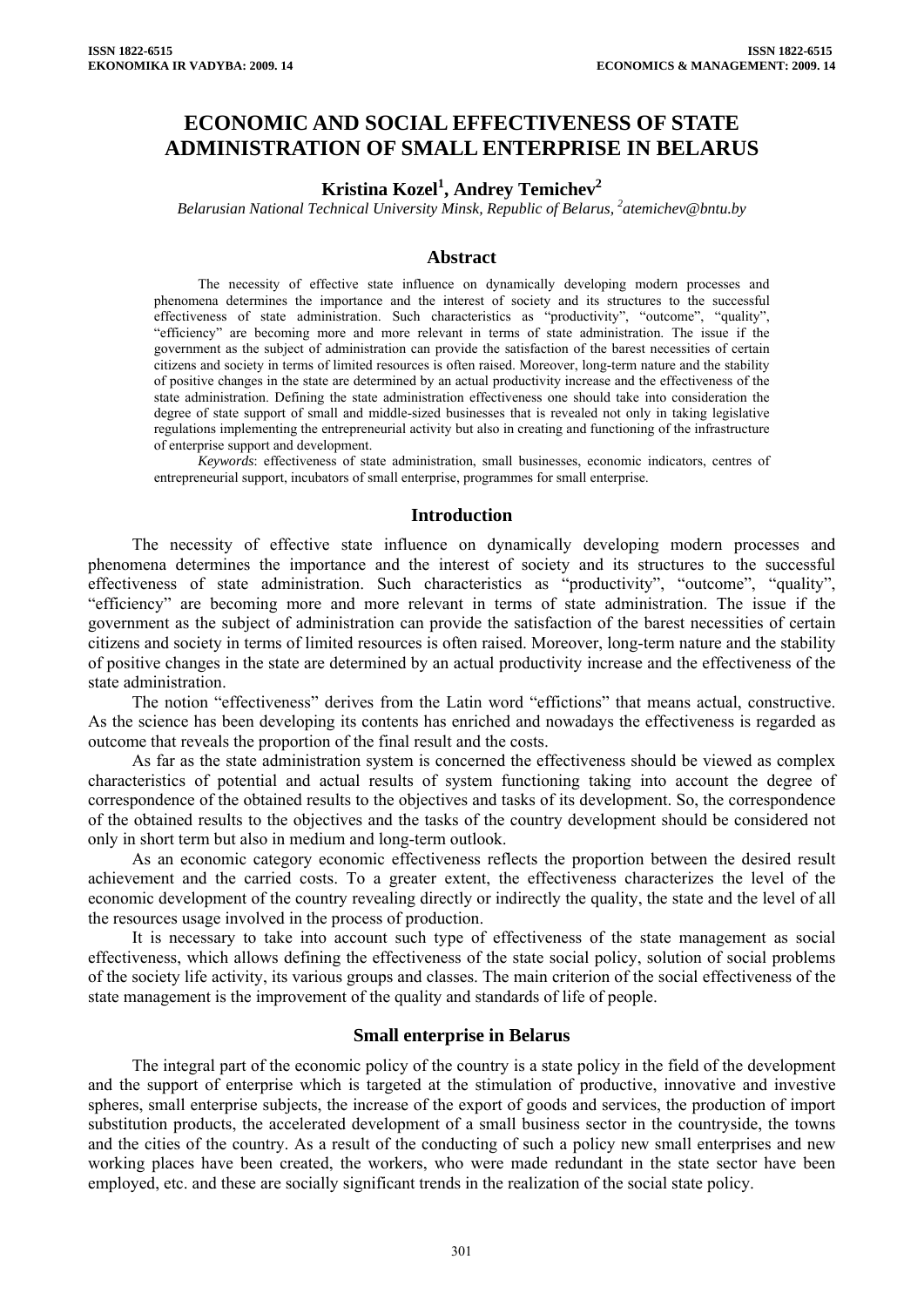While appraising the economic effectiveness at the national economy level it is necessary to consider two main components: economic effectiveness and social acceptability. This means that the effectiveness of the economy functioning should be connected with the increase in the people's welfare, based on the consistent uplift of the whole production potential of the country, including scientific and technical potential, technological innovations, entrepreneurial resource, etc.

Determining any type of the state administration effectiveness is based on the criteria and the indicators which reveal the state of the administration object obtained as a result of administrative influence from the government. The effectiveness of the state administration of small enterprise reflects the state policy in this sphere, the solution to the problems of small and medium-sized businesses supporting and improving the legislation in this sphere.

| Year                                                                                   | 2006 | 2007 |
|----------------------------------------------------------------------------------------|------|------|
| <b>Economic indicators</b>                                                             |      |      |
| Gross domestic product                                                                 | 8,8  | 8,4  |
| Goods and services output                                                              | 8,1  | 8,0  |
| Annual average number of employees                                                     | 10,6 | 11,2 |
| Annual number of foreign moonlighters                                                  | 32,7 | 35,1 |
| Industrial production volume (work and services), including the value of the secondary | 7,3  | 7,6  |
| customer's raw materials (which hasn't been paid by the manufacturer)                  |      |      |
| Investments in the state budget                                                        | 7,1  | 10,6 |
| Profit from the goods, work and services                                               | 22,8 | 18,1 |
| Retail turnover, including catering                                                    | 10,2 | 11,2 |
| Foreign trade turnover:                                                                | 23,9 | 15,2 |
| export                                                                                 | 15,3 | 7,2  |
| import                                                                                 | 31,6 | 22,0 |

**Table 1.** The role of small enterprises in the major economic indicators (in percentage)

The criteria of the state regulation effectiveness of small enterprise can be the role of small enterprises in the major economic indicators: gross domestic product, goods and services output, the annual average number of employees, investments in the state budget, foreign trade turnover etc.

## **The analysis of the infrastructure of enterprise support and development**

Defining the state administration effectiveness one should take into consideration the degree of state support of small and middle-sized businesses that is revealed not only in taking legislative regulations implementing the entrepreneurial activity but also in creating and functioning of the infrastructure of enterprise support and development.

There are centres of entrepreneurial support (hereinafter referred to as centres) which provide the consulting support to small enterprise, to the unemployed, to the students and other citizens giving the required information; these centres also provide recommendations to the queries concerning business planning, setting up and managing the organization; methodical support of small enterprise; the support in getting bank loans, personnel training, the participation of small enterprise in fairs and exhibitions etc.

37,965 people applied to the centres for a 9-months period of 2008. These people can be divided into 4 categories: 1) entrepreneurs who have recently started working and those ones who have been working for more than a year  $(23.383)$ ; 2) unemployed people  $(1.097)$ ; 3) students  $(4.290)$ ; 4) other categories  $(9.195)$ . Thus, the major clients of the centres are the entrepreneurs. Besides, we should note that the students and some other categories of citizens have taken an interest in entrepreneurial activity.

In general, the activity of the clients who have applied to the centres for help is connected with providing services including transportation services, retailing, wholesaling, industrial activity, construction etc. 16,108 people took part in 608 seminars that were held and organized by the centres. The topics of the seminars are various. They are the basics of the entrepreneurship, taxation, labour and safety legislation, work discipline and contract system, customs legislation, customers' rights protection etc.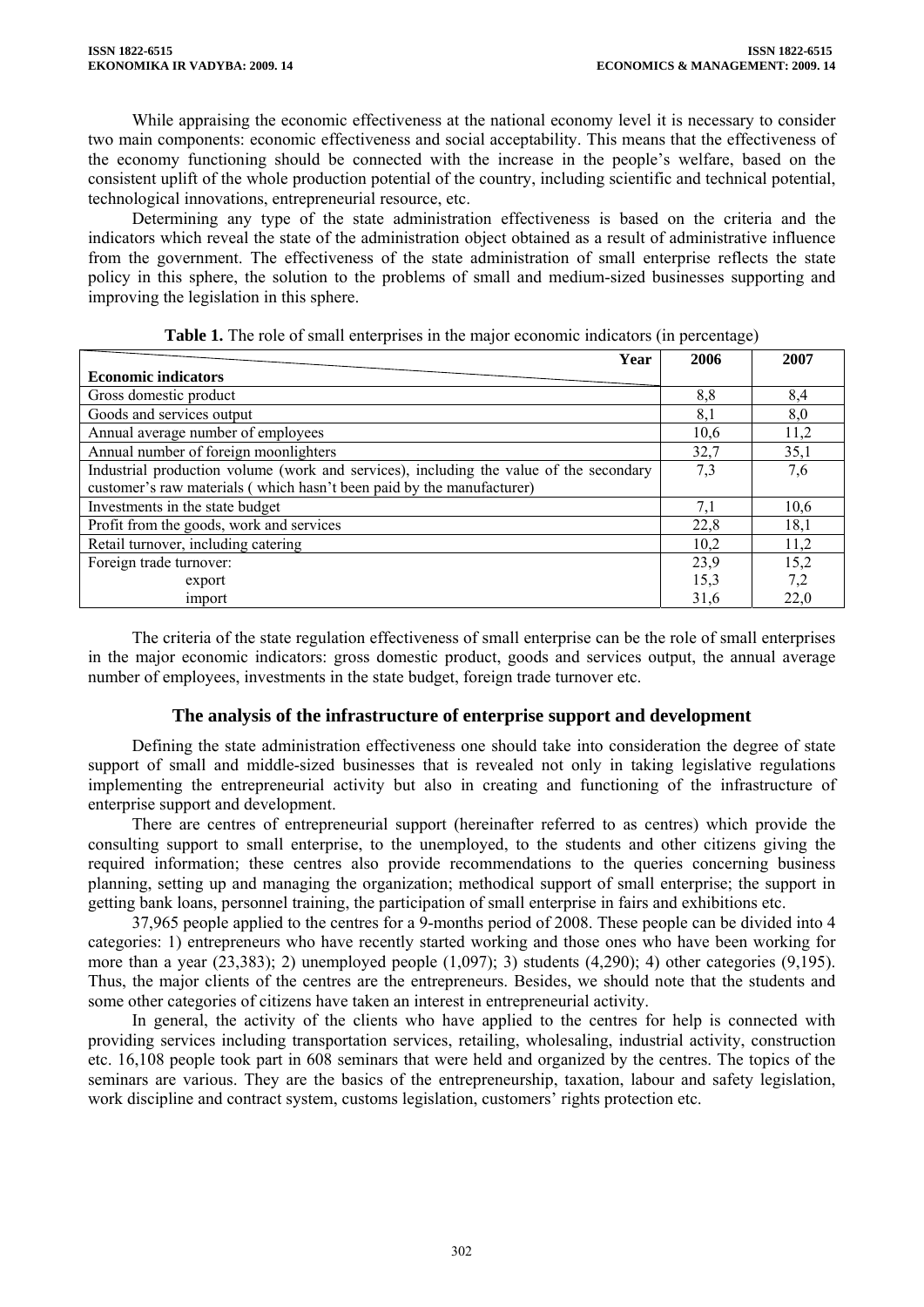

**Figure 1.** Clients of the entrepreneurial support centres, %

In the republic there are 44 centres and 8 incubators of small enterprise (hereinafter referred to as incubators) (the information is given on January 20, 2009). Taking into account the infrastructure of the entrepreneurship support it is necessary to focus on their location. It is also important to take into consideration the division of small enterprises due to regions.



**Figure 2.** Different kinds of activities of the clients

By the end of 2007 the number of small enterprises was 51,240. Speaking about the regions the results are the following: Brest region – 5,527, Vitebsk –  $3,973$ , Gomel – 4,187, Grodno – 3,888, Minsk – 6,525, Mogilev – 4,567 and Minsk city – 22,573.



**Figure 3.** Division of small enterprises due to regions by the end of 2007

Almost half of all the small enterprises is located in Minsk. Among the regions Minsk and Brest are ranked the first, in the rest of the regions we can note approximately equal numbers.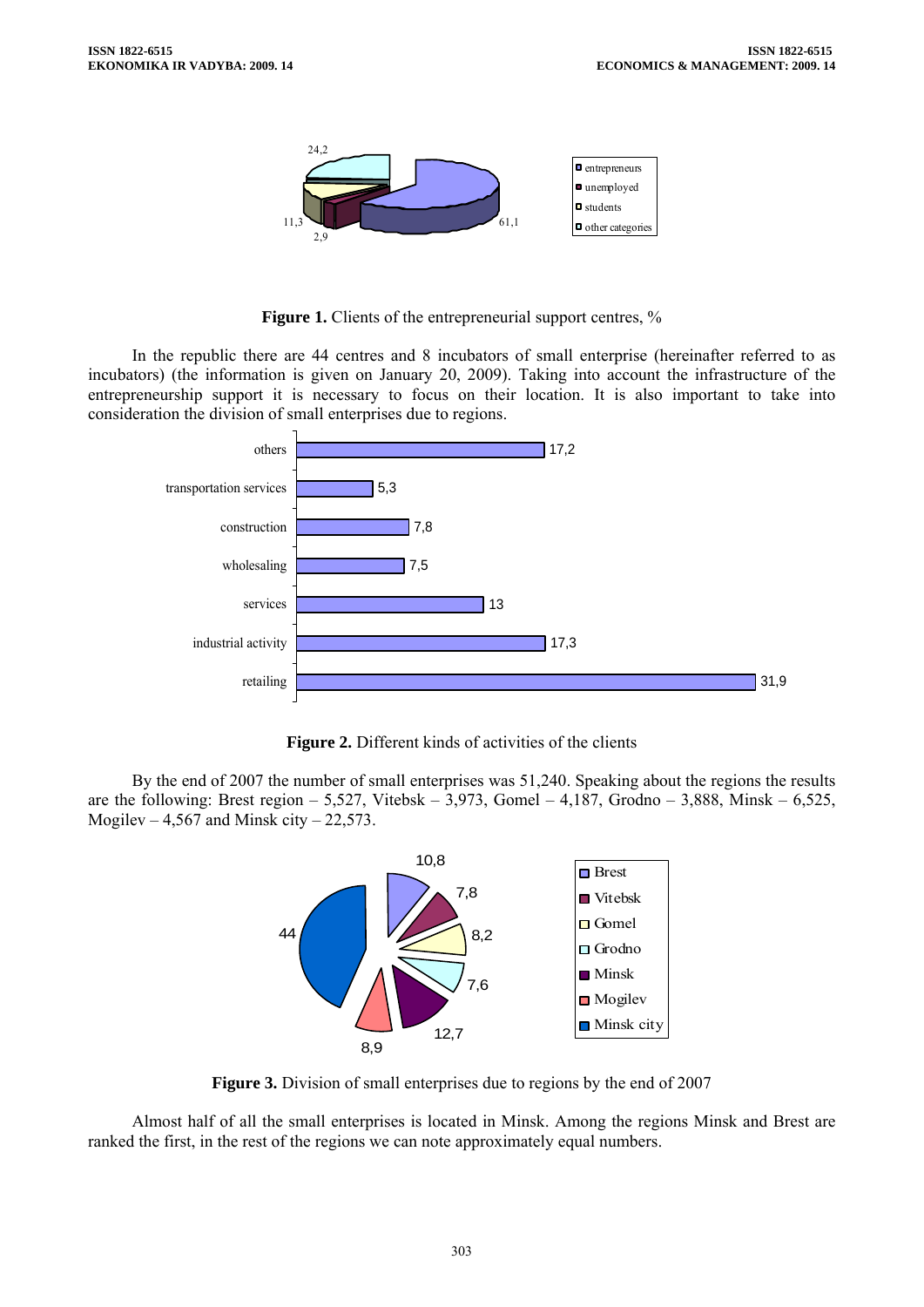

**Figure 4.** The division of the centres due to regions

The incubators are functioning in every regional centre, one of them is in Minsk area and another one is in Grodno area. In this case such location can be explained by the fact that the biggest amount of the subjects of small enterprise is located in Minsk region and the smallest number is in Grodno region.

The centres are ranked in the following way: Brest region -6, Vitebsk and Gomel -5, Grodno -4, Minsk -2, Mogilev -7, Minsk city -15.

So, the biggest number of the centres is located in Minsk, it is explained by the fact that a large number of the subjects of small enterprise is situated in Minsk. In Minsk region there are only 2 centres functioning, thus, we can say that there is a lack of them, taking into consideration that in Minsk region there is the biggest concentration of small enterprises among the regions.

Taking into account the fact that in Grodno region there is the smallest number of small enterprises it seems relevant to increase the amount of centres in order to support the entrepreneurs and to contribute to the development of business. In other regions, such as Brest, Vitebsk, Gomel and Mogilev there is an equal division of such centres.

In order to create favourable conditions for the development of small enterprise in Belarus the decree of the Council of Ministers №1029 "Approval of complex of measures targeted at the achievement of the forecast parameters of the small and middle-sized enterprise development for the period till 2010" (August 11, 2006) was approved (hereinafter referred to as Complex of measures).

The given comlex of measures includes the following sections:

- the improvement of the standard legal base;
- the facilitation of the taxation for the subjects of small and middle-sized enterprise;
- the improvement of the assets support of the subjects of small and middle-sized enterprise;
- the improvement of infrastructure support of small enterprise;
- the development of the production cooperation between the subjects of small and middle-sized enterprise and other organizations;
- the improvement of the information support of small and middle-sized enterprise;
- personnel training for small and middle-sized enterprise and others.

By the end of 2010 the share of small and middle-sized enterprise in the total volume of outcome, got from the sold goods and services in national economy must be increased by 30%; the number of legal people (subjects of small and middle-sized enterprise) must be raised up to 44,000-46,000; the number of people employed in the sphere of small and middle-sized enterprise including sole traders must be increased up to 23-25% from the total amount of people involved in the economic sphere.

The given numbers haven't been achieved yet but due to the President of Belarus decree № 302 "Regulations concerning setting up a private unitary enterprise and its activity by a sole trader" (June 28, 2007). 51,240 enterprises were registered by the end of 2007 and this number corresponds and even exceeds the amount of legal people, supposed by the Complex of measures. But we also need to mention that out of 51,240 enterprises only 39,782 enterprises were running their activities, that is below the established target.

Within the framework of the complex of measures fulfillment such legislative acts were accepted:

1. The President of Belarus decree № 285 "Additions and amendments to the President of Belarus decree June 18, 2005" (December 29, 2006). Due to the decree (January 1, 2008) sole traders' activity can be carried out only with the help of the family members and close relatives (spouse, parents, children,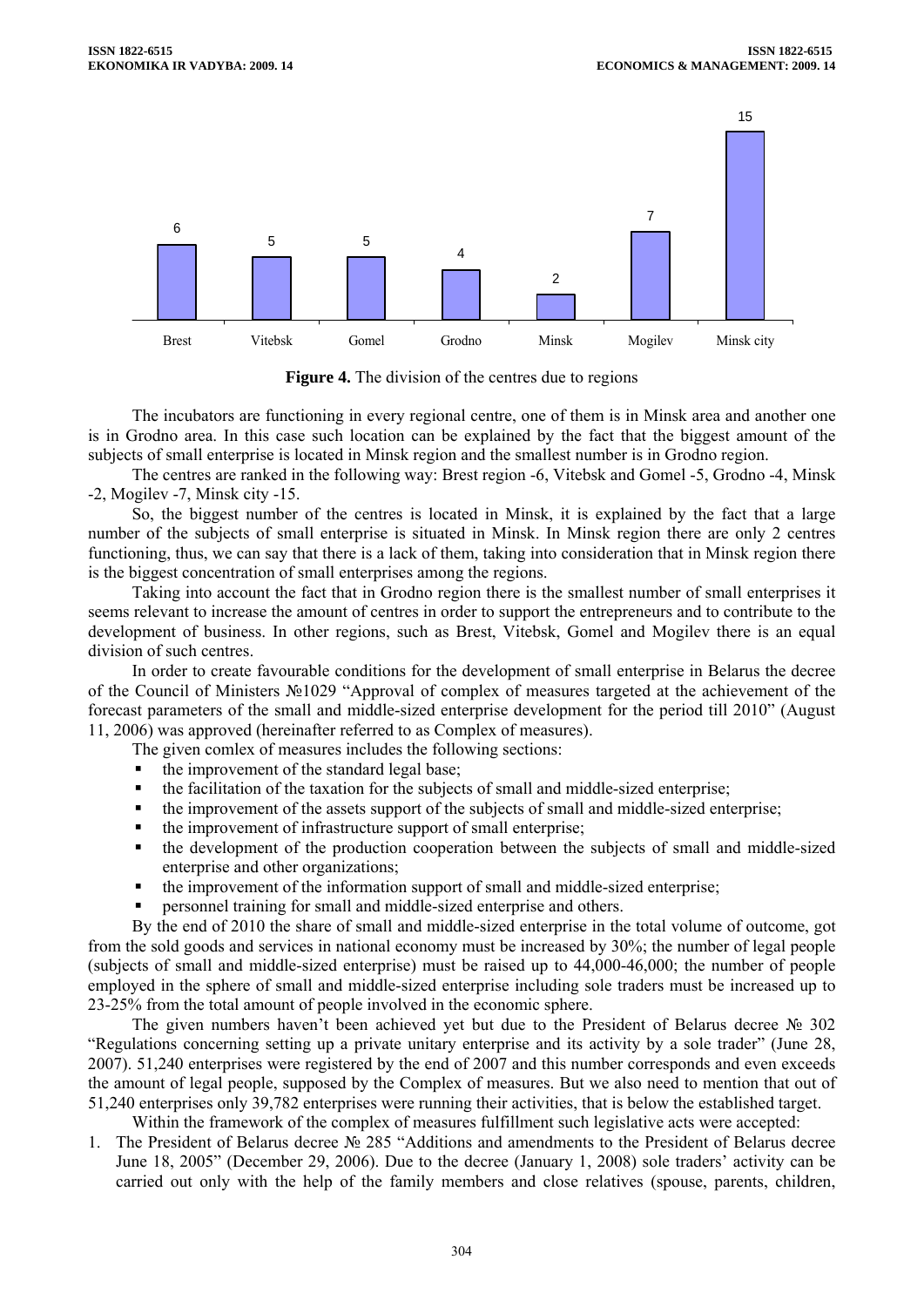grandchildren, brothers and sisters, grandparents, adopters and adopted); till December 31, 2008 there was a fixed amount for the value-added tax payment.

- 2. The President of Belarus decree № 119 "The facilitation of taxation system" (March 9, 2007). The regulation concerning the facilitation of taxation as well as the application terms of the above mentioned system, taxation base and rate, tax calculation and expiry tax payment date and also other questions connected with the application of the facilitated regulations were confirmed. The decree came into force July 1, 2007.
- 3. The President of Belarus decree № 302 "Regulations concerning setting up a private unitary enterprise and its activity by a sole trader" (June 28, 2007). In the decree a privileged system of setting up unitary enterprises by sole traders was stipulated.
- 4. The President of Belarus decree №1 "Production stimulation and the sale of products" (January 28, 2008). The present decree is targeted at the stimulation of the entrepreneurial activity, the attraction of foreign investments, the development of export potential of economic entities. For start-ups from April 1, 2008 located in populated areas of no more than 50000 people the following regulations are stipulated within 5 years of their existence: certain taxes exemption, the right to set up the prices (tariffs) for their goods (work, services) and the salary for their employees and others.
- 5. The President of Belarus decree № 113 "Regulations and terms concerning the sale of enterprises that make part of unprofitable enterprises to legal people" (February 25, 2008). In accordance with the President decree the sale of unprofitable state enterprises that were loss-making within three or more years and are having financial failures in sales to legal people due to the contest is stipulated. And the initial sale price of the enterprise makes 20% of the evaluation cost (January 1, 2009). If evaluation cost is equal to 0 or below the prescribed value, the initial sale price is equal to the base value.
- 6. The President of Belarus decree № 270 "Regulations contributing to the development of motorway service" (May 15, 2008). For creating favourable conditions for the development of motorway service on the country motorways and for providing the effective usage of transit on the territory of the Republic of Belarus the regulations of the given decree stipulate the following:
	- − estate taxes are not imposed on the motorway service objects within 2 years from the date of their functioning;
	- enterprise and sole traders' profit got from the sale of the goods on the motorway service objects isn't taxed within 5 years from the date of their functioning;
	- − construction and (or) reconstruction of the motorway service objects and the engineering infrastructure are implemented without the loss recovery of the agricultural and timber production resulted in the confiscation of the agricultural and forest area for the above stated goals.

The banks that are empowered to service government programmes are to provide loans for the organizations and sole traders for the construction and (or) reconstruction of motorway service objects and engineering infrastructure for a 5-year term at a 2/3 National Bank refinancing interest rate in Belarusian roubles and as far as loans in foreign currency are concerned the annual interest rate is 8%.

Also Government support programmes for small enterprise annually come into force and the funds are allocated from the state and local budgets.

So, Government support Programme for small enterprise support in the Republic of Belarus for the period 2008 was approved by the Council of Ministers of the Republic of Belarus № 438 ( March 22, 2008). The Programme contributes to the further development of small enterprise, the achievement of positive dynamics, the increase of the subjects quantity mainly in the towns and the countryside. In its turn it helps to lower social strain in the society providing the population employment and increasing their profits, social risks in the process of economy transformation and also it increases the effectiveness of the interaction between the government and the society. The given Programme was financed from the state and local budgets at the size of 3629,7 mln. roubles (more than \$1,5 mln.).

## **Conclusions**

Therefore, the following conclusions can be made from the mentioned above:

- 1. The state policy in the area of development and support of the entrepreneurship is an inseparable part of the economic policy of the country;
- 2. Social effectiveness of the state must be connected with the improvement of the quality and standard of life of the people;